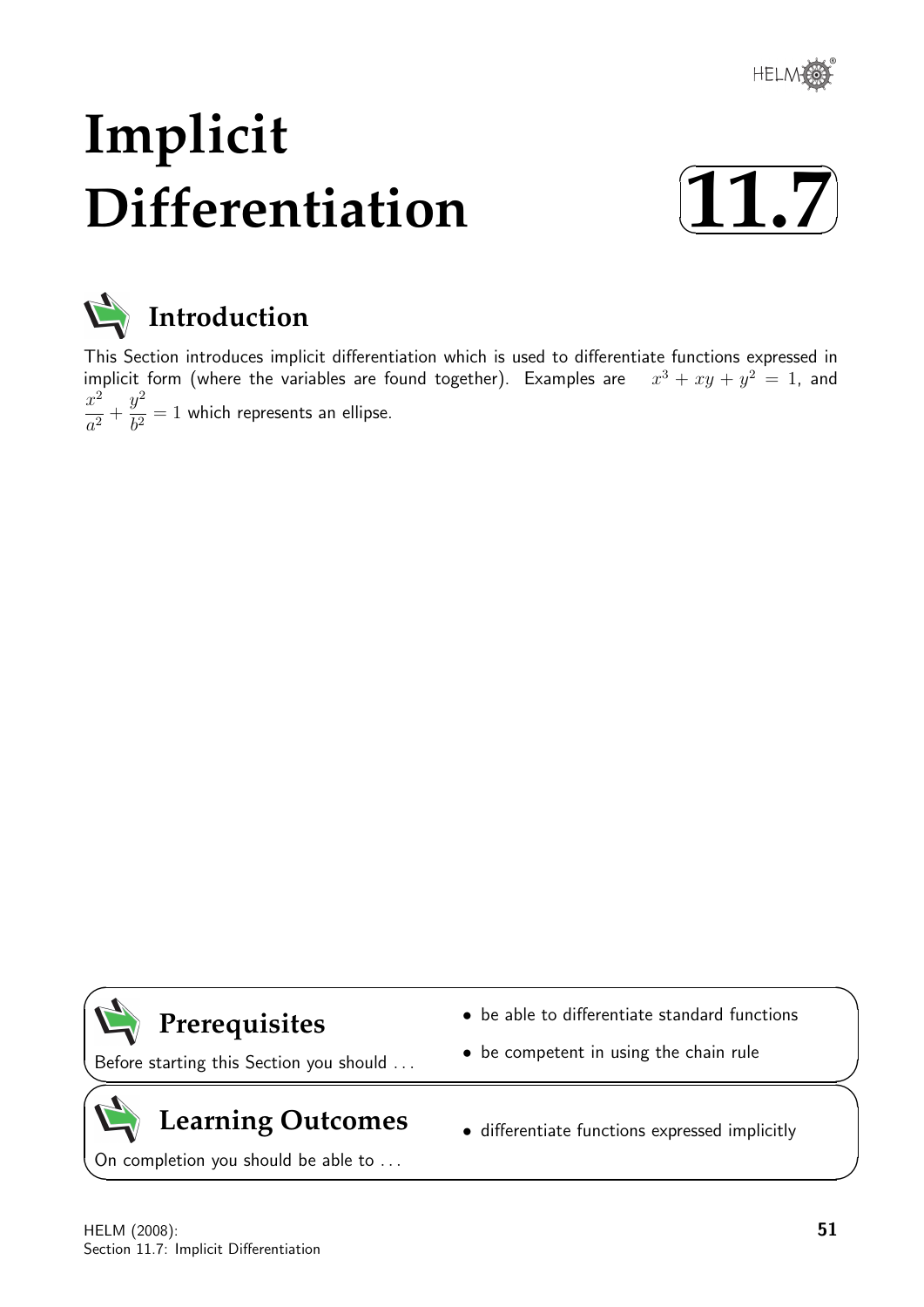## **1. Implicit and explicit functions**

Equations such as  $y = x^2$ ,  $y =$ 1  $\overline{x}$ ,  $y = \sin x$  are said to define y explicitly as a function of x because the variable y appears alone on one side of the equation.

The equation

Your solution

 $yx + y + 1 = x$ 

is not of the form  $y = f(x)$  but can be put into this form by simple algebra.



## Answer We have  $y(x + 1) = x - 1$  so  $y =$  $x - 1$  $x + 1$

We say that y is defined **implicitly** as a function of x by means of  $yx+y+1 = x$ , the actual function being given explicitly as

$$
y = \frac{x-1}{x+1}
$$

We note than an equation relating x and y can implicitly define **more than one** function of x.

For example, if we solve

$$
x^2 + y^2 = 1
$$

we obtain  $y=\pm$ √  $\overline{1-x^2}$  so  $x^2+y^2=1$  defines implicitly two functions

$$
f_1(x) = \sqrt{1 - x^2}
$$
  $f_2(x) = -\sqrt{1 - x^2}$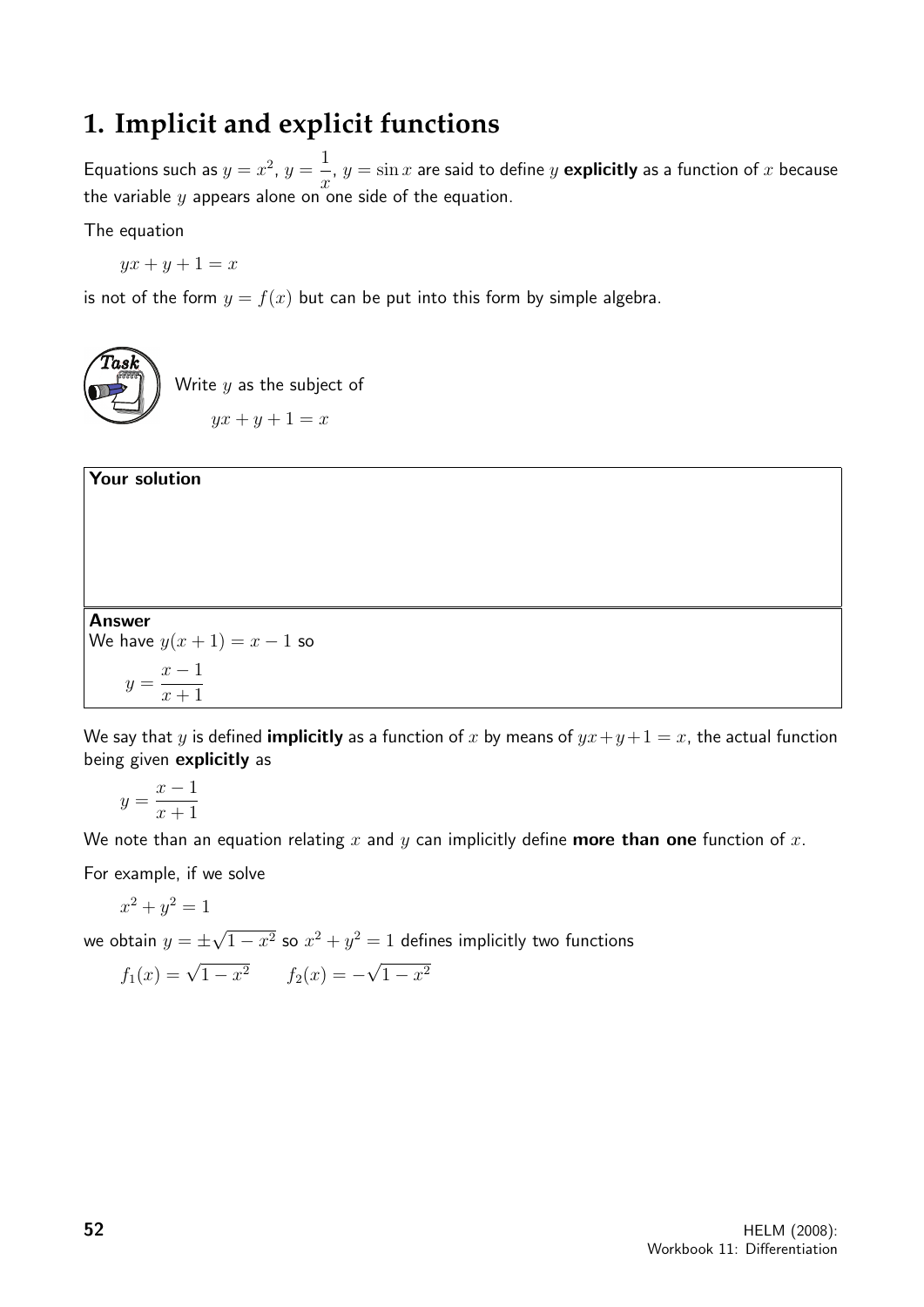



Sketch the graphs of  $f_1(x) = \sqrt{1-x^2}$   $f_2(x) = -$ √  $1 - x^2$ (The equation  $x^2 + y^2 = 1$  should give you the clue.)

## Your solution

#### Answer

Since  $x^2 + y^2 = 1$  is the well-known equation of the circle with centre at the origin and radius 1, it follows that the graphs of  $f_1(x)$  and  $f_2(x)$  are the upper and lower halves of this circle.



Sometimes it is difficult or even impossible to solve an equation in x and y to obtain y explicitly in terms of  $x$ .

Examples where explicit expressions for  $y$  cannot be obtained are

$$
\sin(xy) = y \qquad x^2 + \sin y = 2y
$$

## **2. Differentiation of implicit functions**

Fortunately it is not necessary to obtain  $y$  in terms of  $x$  in order to **differentiate** a function defined implicitly.

Consider the simple equation

 $xy = 1$ 

Here it **is** clearly possible to obtain  $y$  as the subject of this equation and hence obtain  $\frac{dy}{dx}$  $\frac{dy}{dx}$ .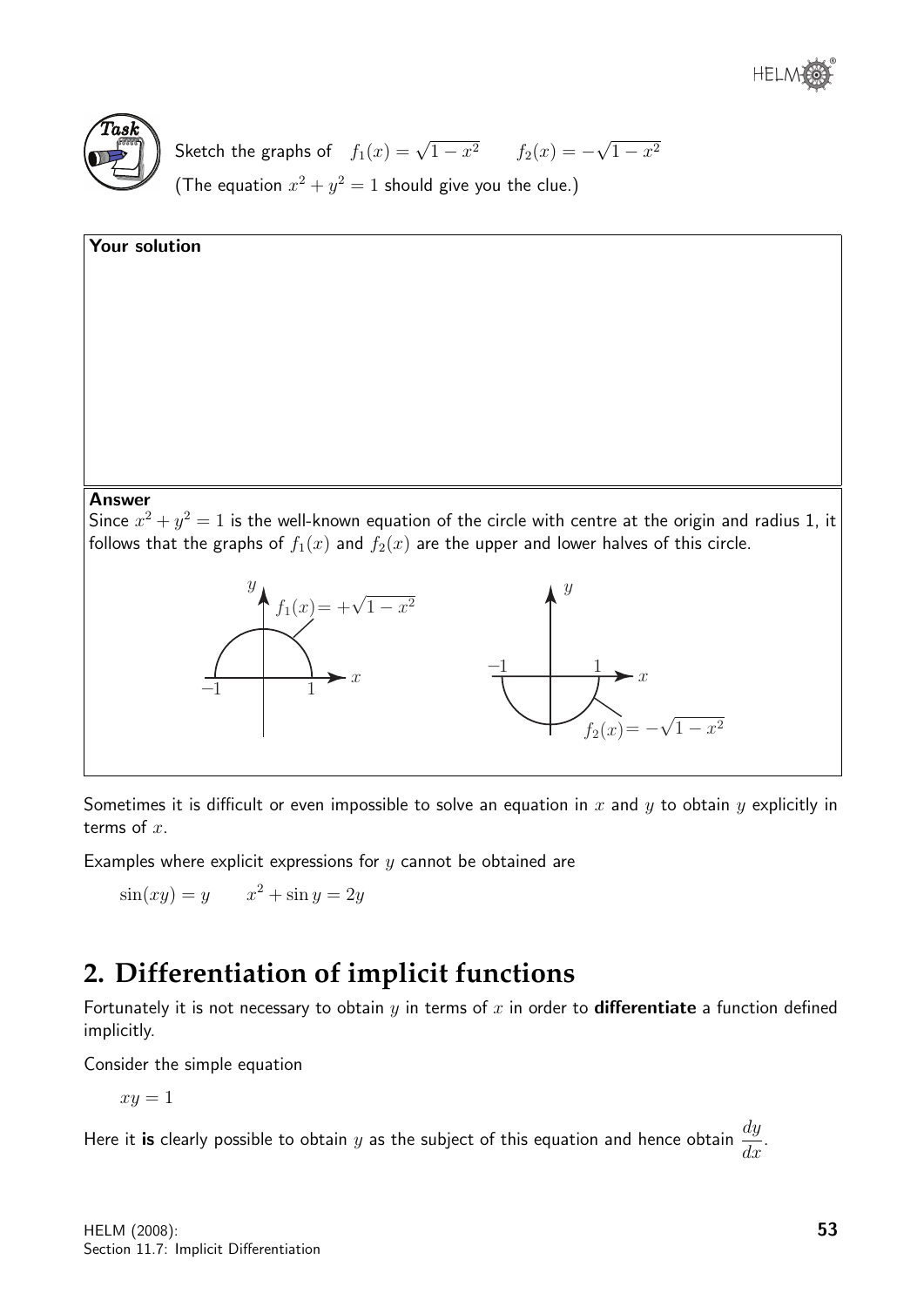

### Your solution

Answer We have immediately

$$
y = \frac{1}{x} \quad \text{so} \quad \frac{dy}{dx} = -\frac{1}{x^2}
$$

We now show an alternative way of obtaining  $\frac{dy}{d\theta}$  $\frac{dy}{dx}$  which does **not** involve writing y explicitly in terms of x at the outset. We simply treat y as an (unspecified) function of x.

Hence if  $xy = 1$  we obtain

$$
\frac{d}{dx}(xy) = \frac{d}{dx}(1).
$$

The right-hand side differentiates to zero as 1 is a constant. On the left-hand side we must use the product rule of differentiation:

$$
\frac{d}{dx}(xy) = x\frac{dy}{dx} + y\frac{dx}{dx} = x\frac{dy}{dx} + y
$$

Hence  $xy = 1$  becomes, after differentiation,

$$
x\frac{dy}{dx} + y = 0 \quad \text{or} \quad \frac{dy}{dx} = -\frac{y}{x}
$$

In this case we can of course substitute  $y =$ 1  $\boldsymbol{x}$ to obtain

$$
y = -\frac{1}{x^2}
$$

as before.

The method used here is called *implicit differentiation* and, apart from the final step, it can be applied even if y cannot be expressed explicitly in terms of  $x$ . Indeed, on occasions, it is easier to differentiate implicitly even if an explicit expression is possible.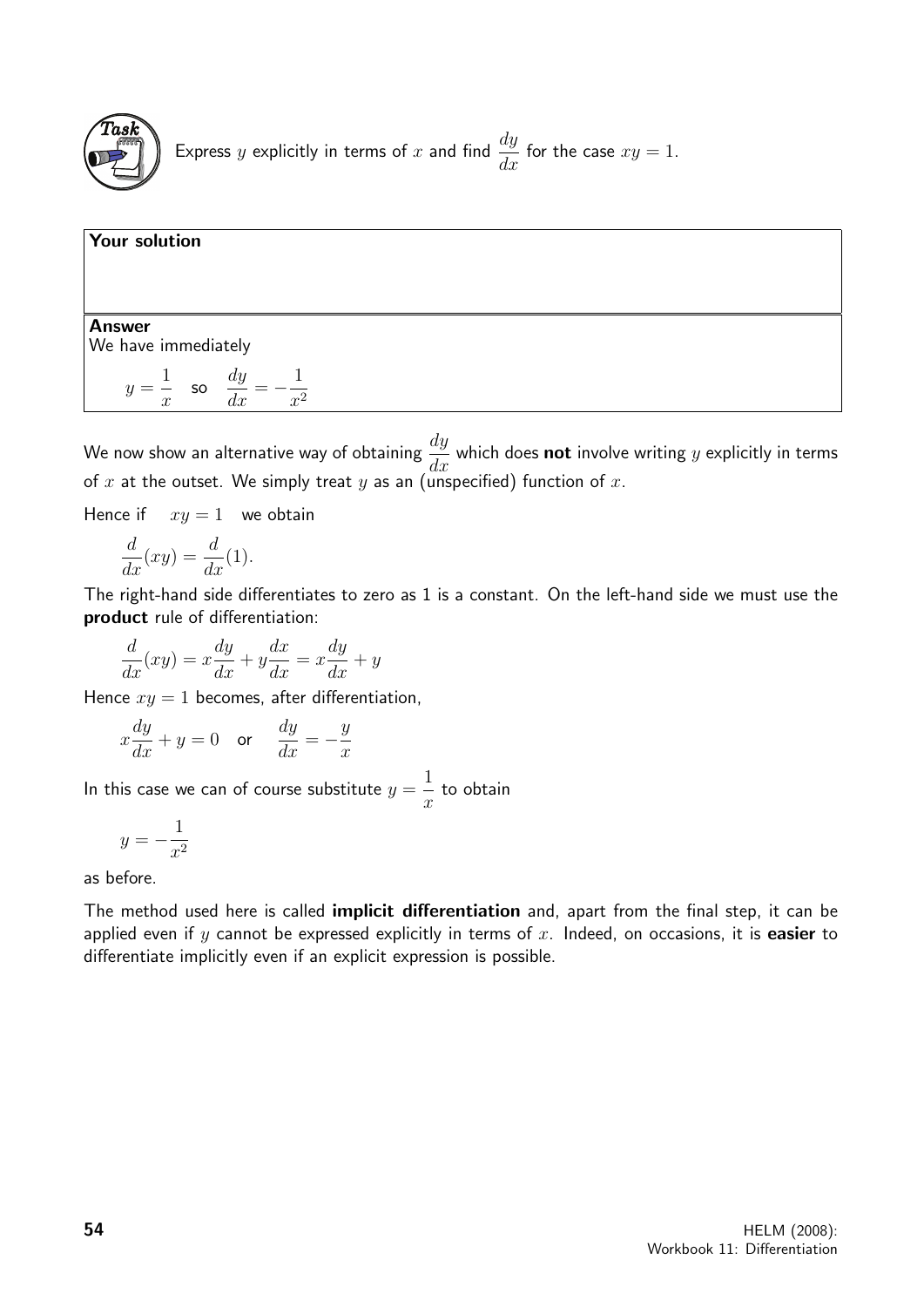

## Solution

We begin by differentiating the left-hand side of the equation with respect to  $x$  to get:

$$
\frac{d}{dx}(x^2 + y) = 2x + \frac{dy}{dx}.
$$

We now differentiate the right-hand side of with respect to  $x$ . Using the chain (or function of a function) rule to deal with the  $y^3$  term:

$$
\frac{d}{dx}(1+y^3) = \frac{d}{dx}(1) + \frac{d}{dx}(y^3) = 0 + 3y^2 \frac{dy}{dx}
$$

Now by equating the left-hand side and right-hand side derivatives, we have:

$$
2x + \frac{dy}{dx} = 3y^2 \frac{dy}{dx}
$$

We can make  $\frac{dy}{dt}$  $\frac{dy}{dx}$  the subject of this equation:

$$
\frac{dy}{dx} - 3y^2 \frac{dy}{dx} = -2x \quad \text{which gives} \quad \frac{dy}{dx} = \frac{2x}{3y^2 - 1}
$$

We note that  $\frac{dy}{dt}$  $\frac{dy}{dx}$  has to be expressed in terms of both x and y. This is quite usual if y cannot be obtained explicitly in terms of  $x$ . Now try this Task requiring implicit differentiation.



Find  $\frac{dy}{dx}$  $\frac{dy}{dx}$  if  $2y = x^2 + \sin y$ Note that your answer will be in terms of both  $y$  and  $x$ .

Your solution

#### Answer

We have, on differentiating both sides of the equation with respect to  $x$  and using the chain rule on the  $\sin y$  term:

$$
\frac{d}{dx}(2y) = \frac{d}{dx}(x^2) + \frac{d}{dx}(\sin y)
$$
 i.e.  $2\frac{dy}{dx} = 2x + \cos y \frac{dy}{dx}$  leading to  $\frac{dy}{dx} = \frac{2x}{2 - \cos y}$ .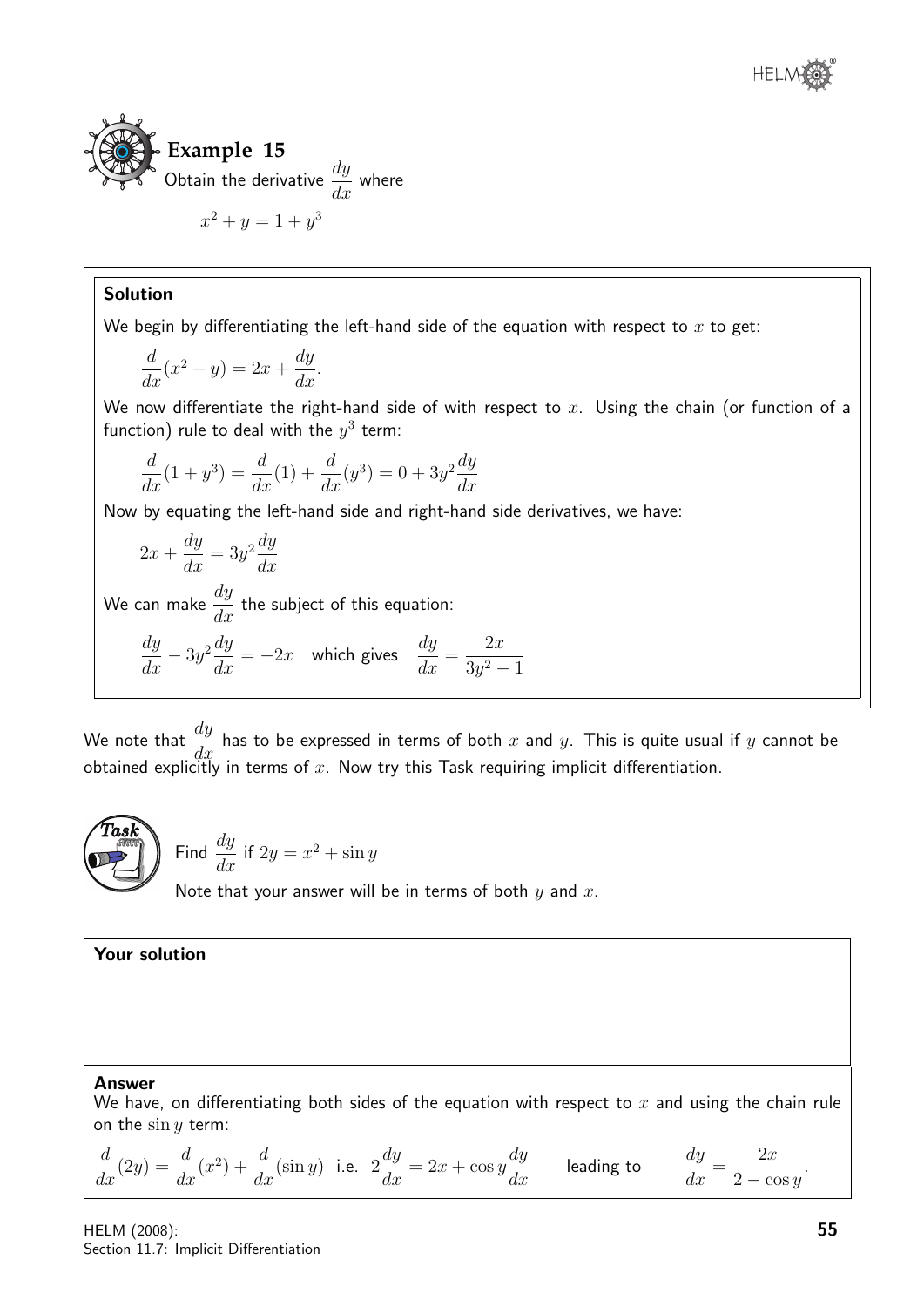We sometimes need to obtain the second derivative  $\frac{d^2y}{dx^2}$  $\frac{d^{2}y}{dx^{2}}$  for a function defined implicitly.

**Example 16**  
\nObtain 
$$
\frac{dy}{dx}
$$
 and  $\frac{d^2y}{dx^2}$  at the point (4, 2) on the curve defined by the equation  $x^2 - xy - y^2 - 2y = 0$ 

## Solution

Firstly we obtain  $\frac{dy}{dx}$  $\frac{dy}{dx}$  by differentiating the equation implicitly and then evaluate it at  $(4,2)$ .

We have 
$$
2x - x\frac{dy}{dx} - y - 2y\frac{dy}{dx} - 2\frac{dy}{dx} = 0
$$
 (1)

from whic

$$
h \qquad \frac{dy}{dx} = \frac{2x - y}{x + 2y + 2} \tag{2}
$$

so at  $(4,2)\,\frac{dy}{dx}$  $\frac{dy}{dx} =$ 6 10 = 3 5 .

To obtain the second derivative  $\frac{d^2y}{dx^2}$  $\frac{d^2y}{dx^2}$  it is easier to use (1) than (2) because the latter is a quotient. We simplify (1) first:

$$
2x - y - (x + 2y + 2)\frac{dy}{dx} = 0
$$
\n(3)

We will have to use the product rule to differentiate the third term here.

Hence differentiating  $(3)$  with respect to x:

$$
2 - \frac{dy}{dx} - (x + 2y + 2)\frac{d^2y}{dx^2} - (1 + 2\frac{dy}{dx})\frac{dy}{dx} = 0
$$

or

$$
2 - 2\frac{dy}{dx} - 2\left(\frac{dy}{dx}\right)^2 - (x + 2y + 2)\frac{d^2y}{dx^2} = 0\tag{4}
$$

Note carefully that the third term here,  $\displaystyle{\left(\frac{dy}{dx}\right)^2}$ , is the square of the first derivative. It should not be confused with the second derivative denoted by  $\frac{d^2y}{dx^2}$  $\frac{d}{dx^2}$ 

Finally, at (4, 2) where 
$$
\frac{dy}{dx} = \frac{3}{5}
$$
 we obtain from (4):  $2 - 2(\frac{3}{5}) - 2(\frac{9}{25}) - (4 + 4 + 2)\frac{d^2y}{dx^2} = 0$   
from which  $\frac{d^2y}{dx^2} = \frac{1}{125}$  at (4, 2).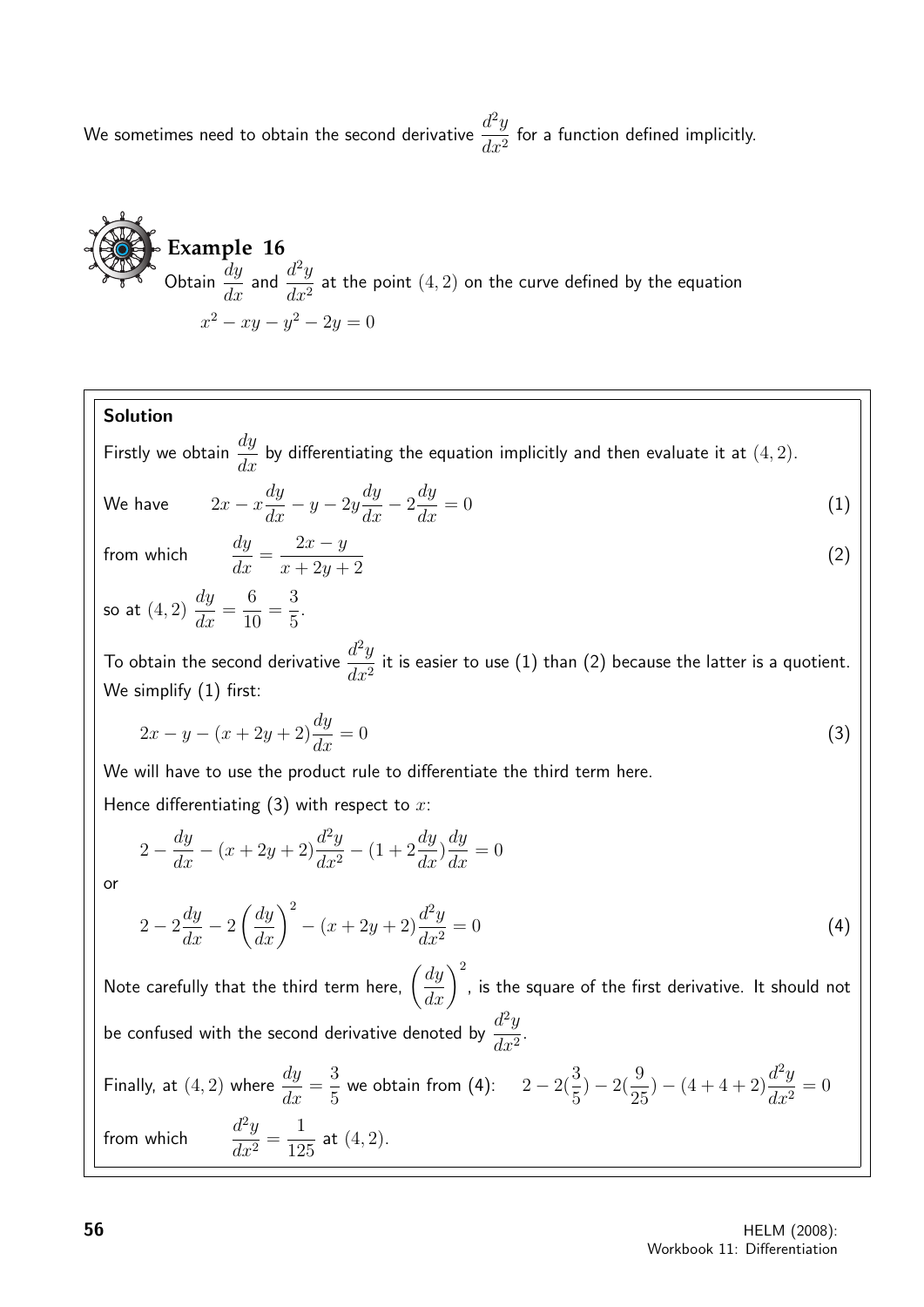



This Task involves finding a formula for the curvature of a bent beam. When a horizontal beam is acted on by forces which bend it, then each small segment of the beam will be slightly curved and can be regarded as an arc of a circle. The radius  $R$  of that circle is called the radius of curvature of the beam at the point concerned. If the shape of the beam is described by an equation of the form  $y = f(x)$  then there is a formula for the radius of curvature  $R$  which involves only the first and second derivatives  $\displaystyle{\frac{dy}{dx}}$  and  $\displaystyle{\frac{d^2y}{dx^2}}$  $\frac{d}{dx^2}$ 

Find that equation as follows.

Start with the equation of a circle in the simple implicit form

 $x^2 + y^2 = R^2$ 

and perform implicit differentiation twice. Now use the result of the first implicit differentiation to find a simple expression for the quantity  $1 + (dy/dx)^2$  in terms of  $R$  and  $y$ ; this can then be used to simplify the result of the second differentiation. and will lead to a formula for  $\frac{1}{\tau}$ R (called the **curvature**) in terms of  $\frac{dy}{dx}$  and  $\frac{d^2y}{dx^2}$  $\frac{d^2y}{dx^2}.$ 

Your solution